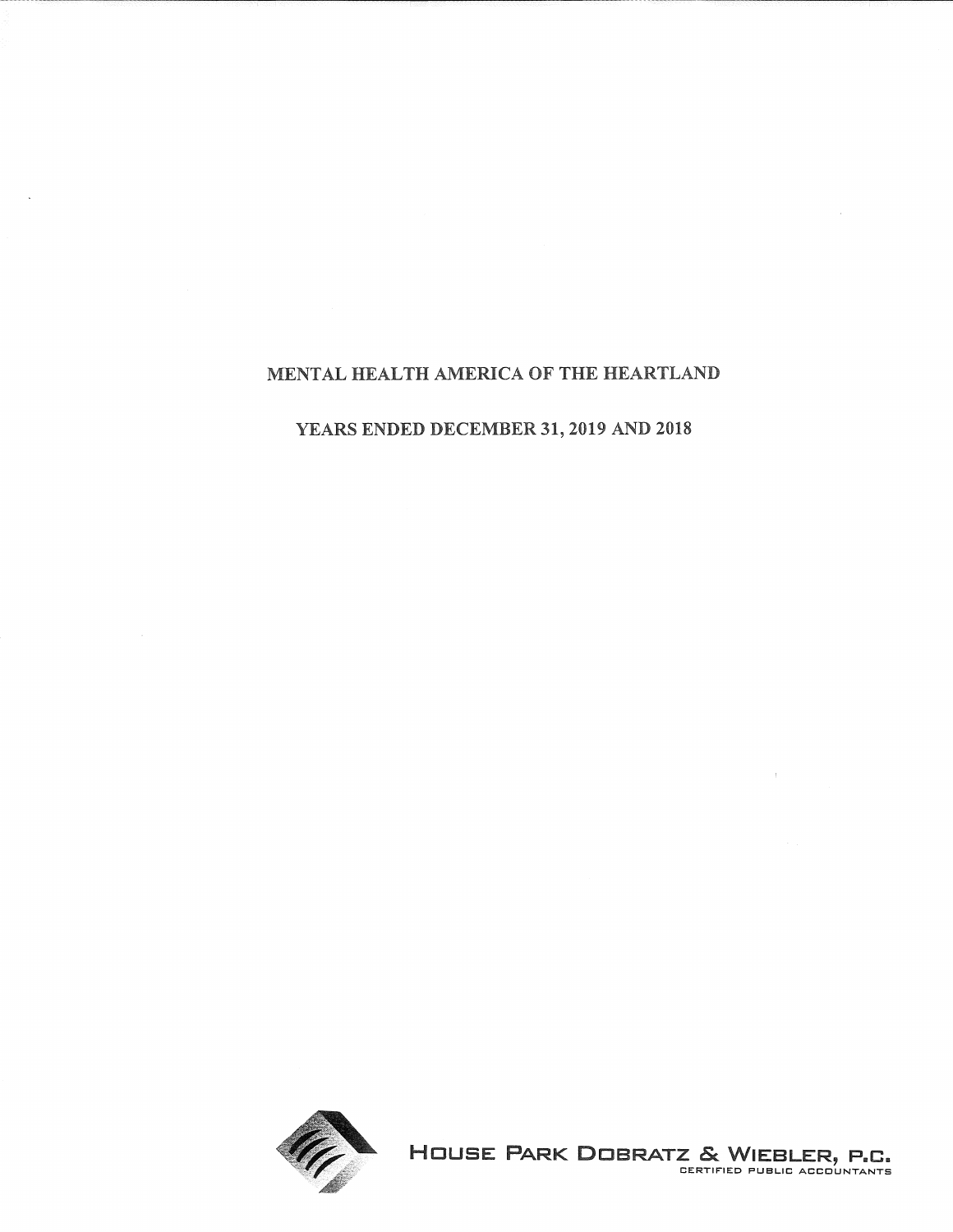## YEARS ENDED DECEMBER 31, 2019 AND 2018

## **CONTENTS**

Page

| Independent auditors' report                       |                             |
|----------------------------------------------------|-----------------------------|
| Financial statements:                              |                             |
| Statements of financial position                   | $\mathcal{D}_{\mathcal{L}}$ |
| Statements of activities and changes in net assets | $3 - 4$                     |
| Statements of functional expenses                  | $5-6$                       |
| Statements of cash flows                           | 7                           |
| Notes to financial statements                      | $8 - 15$                    |

 $\sim$ 

 $\lambda$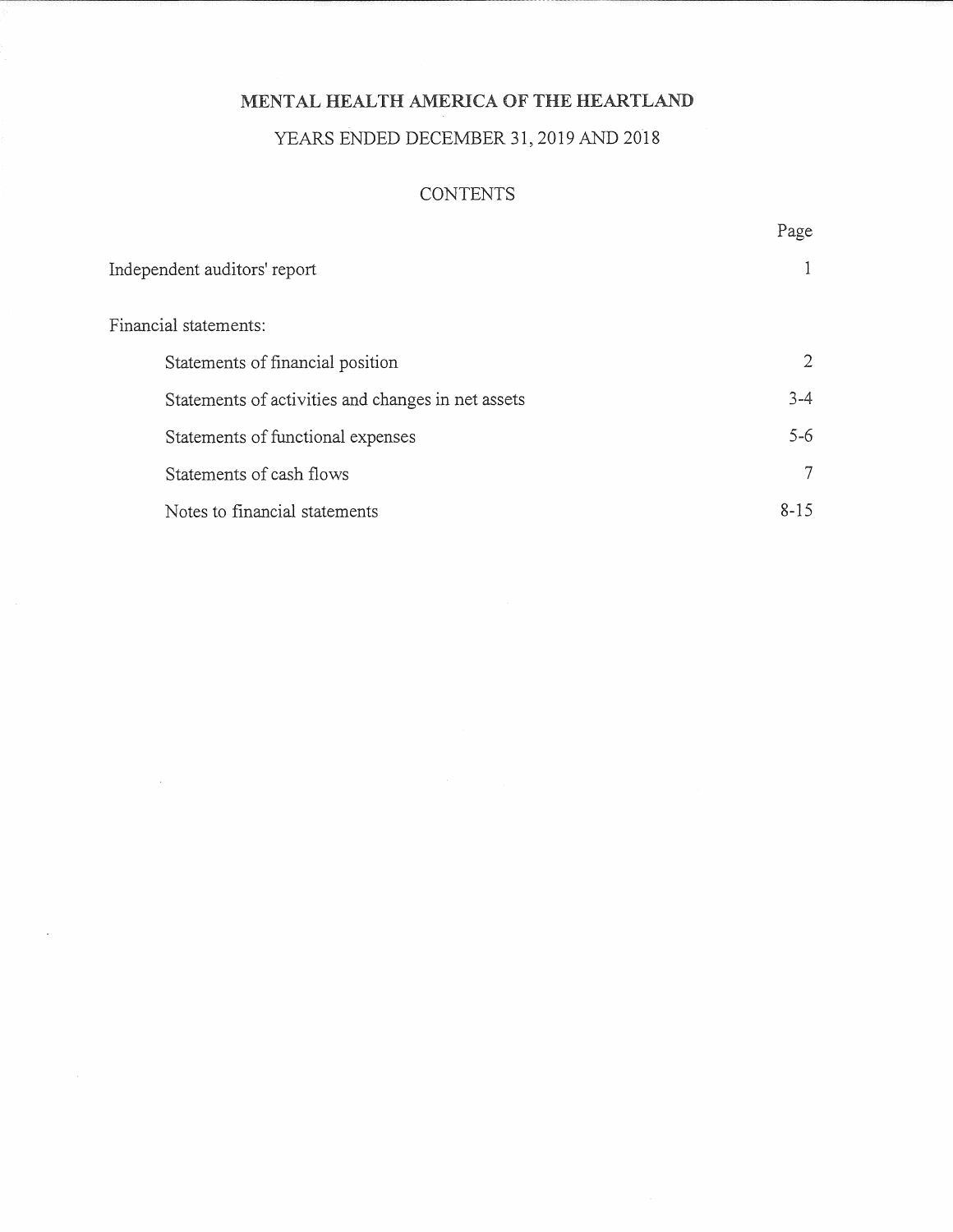

#### HOUSE PARK DOBRATZ & WIEBLER, P.C. CERTIFIED PUBLIC ACCOUNTANTS

**STANLEY H. HOUSE MICHAEL A. DOBRATZ STEVEN V. WIESLER WILLIAM S. LACY, .JR,** 

**605 WEST 47TH STREET e SUITE 301**  KANSAS CITY, MISSOURI 6411 2 TEL, (B16) 931-3393 FAX: (816) 931-9636

Independent Auditors' Report

Board of Directors Mental Health America of the Heartland Kansas City, Kansas

#### Report on the Financial Statements

We have audited the accompanying financial statements of Mental Health America of the Heartland (a nonprofit organization), which comprise the statements of financial position as of December 31, 2019 and 2018, and the related statements of activities and changes in net assets, functional expenses, and cash flows for the years then ended, and the related notes to the financial statements.

#### Management's Responsibility for the Financial Statements

Management is responsible for the preparation and fair presentation of these financial statements in accordance with accounting principles generally accepted in the United States of America; this includes the design, implementation, and maintenance of internal control relevant to the preparation and fair presentation of financial statements that are free from material misstatement, whether due to fraud or error.

#### Auditors' Responsibility

Our responsibility is to express an opinion on these financial statements based on our audits. We conducted our audits in accordance with auditing standards generally accepted in the United States of America. Those standards require that we plan and perform the audit to obtain reasonable assurance about whether the financial statements are free of material misstatement.

An audit involves performing procedures to obtain audit evidence about the amounts and disclosures in the financial statements. The procedures selected depend on the auditor's judgment, including the assessment of the risks of material misstatement of the financial statements, whether due to fraud or error. In making those risk assessments, the auditor considers internal control relevant to the entity's preparation and fair presentation of the financial statements in order to design audit procedures that are appropriate in the circumstances, but not for the purpose of expressing an opinion on the effectiveness of the entity's internal control. Accordingly, we express no such opinion. An audit also includes evaluating the appropriateness of accounting policies used and the reasonableness of significant accounting estimates made by management, as well as evaluating the overall presentation of the financial statements.

We believe that the audit evidence we have obtained is sufficient and appropriate to provide a basis for our audit opinion.

#### **Opinion**

In our opinion, the fmancial statements referred to above present fairly, in all material respects, the financial position of Mental Health America of the Heartland as of December 31, 2019 and 2018, and the changes in its net assets and its cash flows for the years then ended in accordance with accounting principles generally accepted in the United States of America.

# *House Park Dobratz & Wiebler, P.* C

Kansas City, Missouri November 25, 2020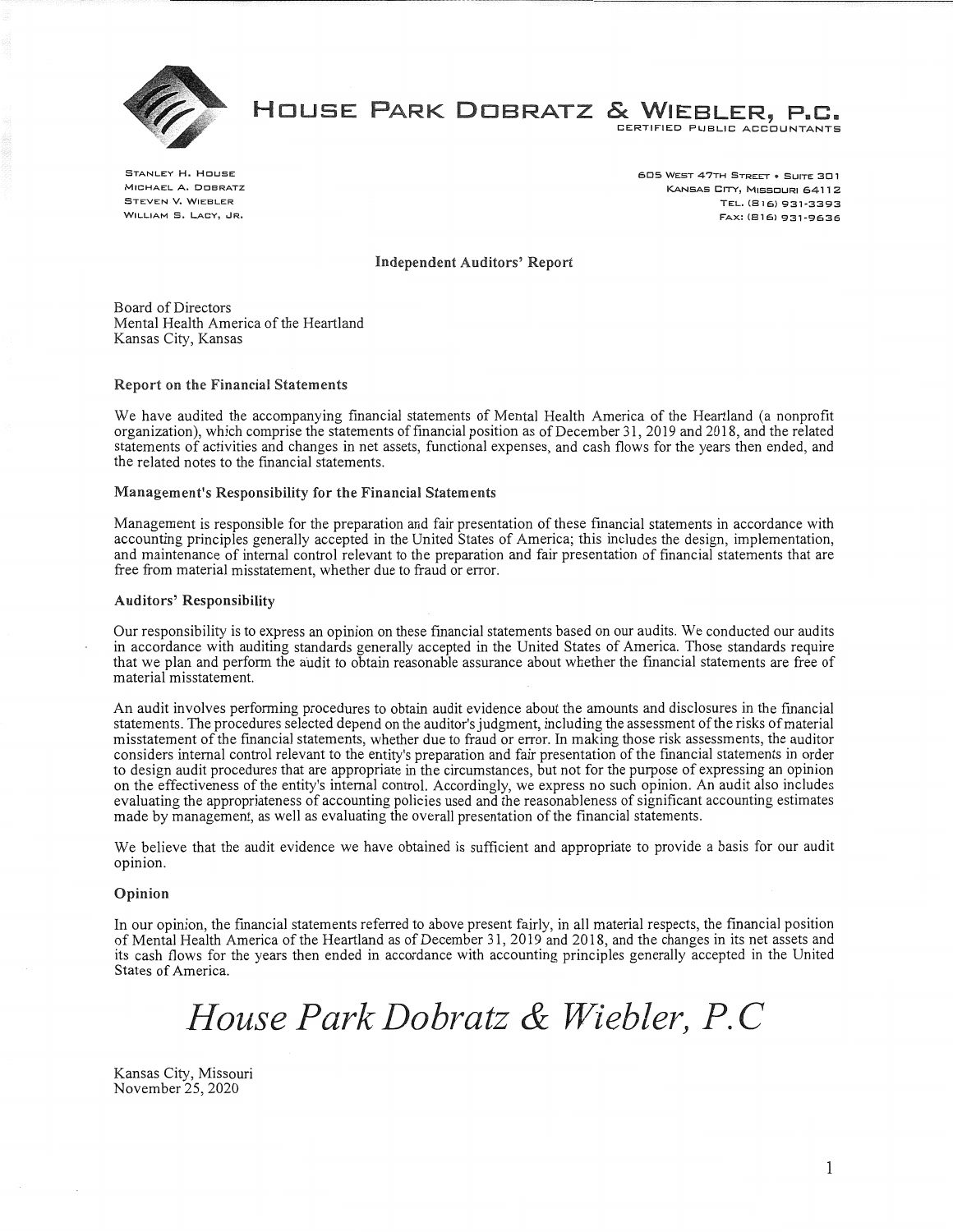## STATEMENTS OF FINANCIAL POSITION

## DECEMBER 31, 2019 AND 2018

## ASSETS

|                                                             | 2019          | 2018          |
|-------------------------------------------------------------|---------------|---------------|
| Current assets:                                             |               |               |
| Cash                                                        | 220,795<br>\$ | 154,123<br>\$ |
| Restricted cash                                             | 148,586       | 122,590       |
| Accounts receivable, no allowance considered necessary      | 3,237         | 2,406         |
| Current portion of contribution receivables, less allowance |               |               |
| for doubtful accounts (Note 2)                              | 40,994        | 71,455        |
| Prepaid expenses                                            | 544           | 544           |
| Total current assets                                        | 414,156       | 351,118       |
| Property and equipment, net (Notes 3 and 5)                 | 718,804       | 758,429       |
| Contribution receivable, less current portion (Note 2)      | 5,000         | 25,635        |
|                                                             | \$1,137,960   | \$1,135,182   |
| <b>LIABILITIES AND NET ASSETS</b>                           |               |               |
| Current liabilities:                                        |               |               |
| Accounts payable                                            | \$<br>12,810  | 18,647<br>\$  |
| Accrued expenses                                            | 33,569        | 19,271        |
| Current portion of note payable (Note 5)                    | 156,618       | 3,763         |
| Total current liabilities                                   | 202,997       | 41,681        |
| Long-term liabilities:                                      |               |               |
| Note payable, less current portion (Note 5)                 |               | 165,488       |
| Security deposits                                           | 10,334        | 14,606        |
| Total liabilities                                           | 213,331       | 221,775       |
| Contingency (Note 9)                                        |               |               |
| Net assets:                                                 |               |               |
| Without donor restriction                                   | 807,626       | 756,513       |
| With donor restriction (Note 4)                             | 117,003       | 156,894       |
| Total net assets                                            | 924,629       | 913,407       |
|                                                             | \$1,137,960   | \$1,135,182   |

See notes to financial statements.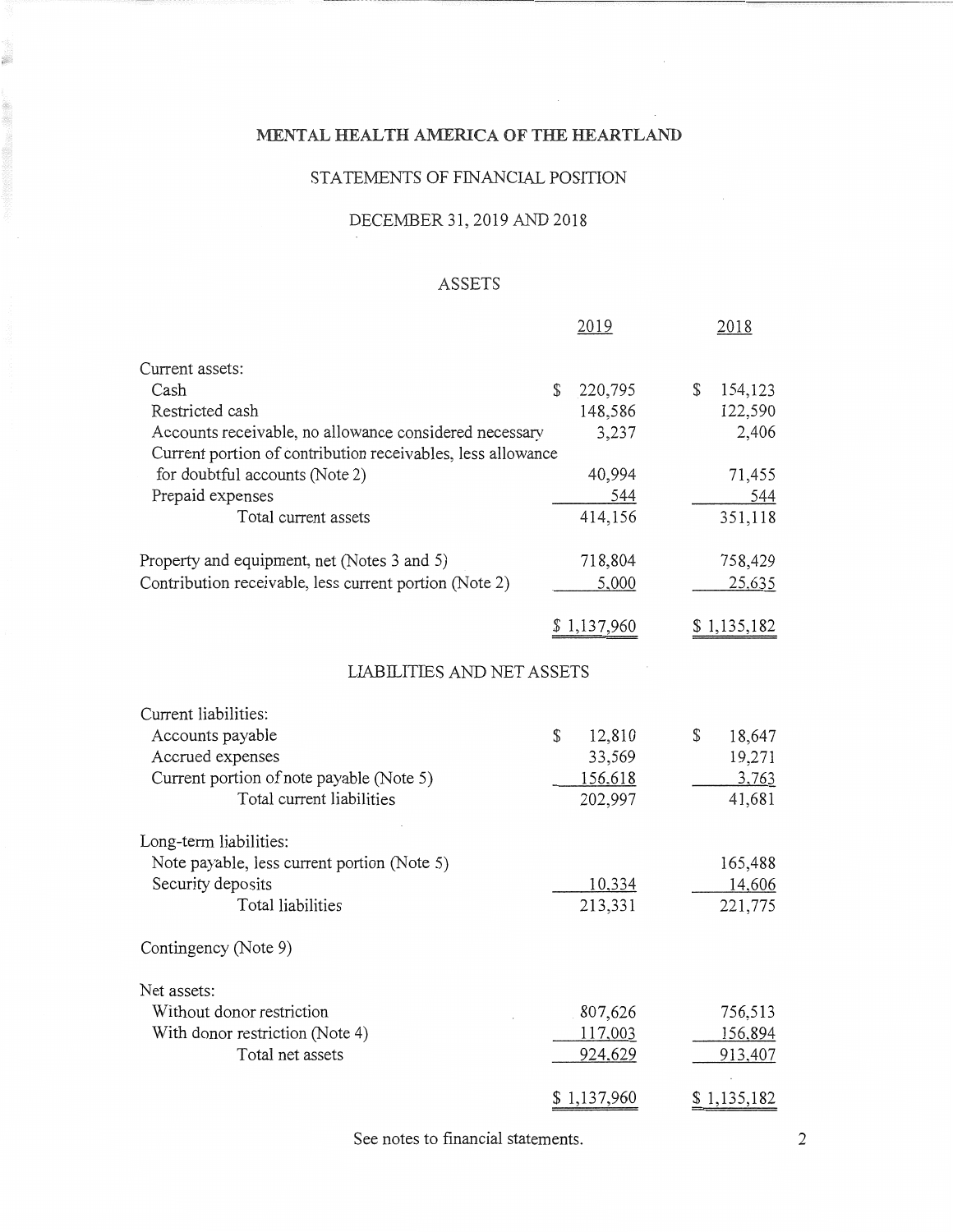----~~-~--------------------------~

## STATEMENT OF ACTIVITIES AND CHANGES IN NET ASSETS

## YEAR ENDED DECEMBER 31, 2019

|                                                                                                                                                                            |    | Without donor<br>restriction                     | With donor<br>restriction |    | Total                                 |
|----------------------------------------------------------------------------------------------------------------------------------------------------------------------------|----|--------------------------------------------------|---------------------------|----|---------------------------------------|
| Revenues, gains, and other support:<br>Contributions and grants<br>Program service fees (Note 7)<br>Rental income<br>Other income<br>Net assets released from restrictions |    | 520,402<br>19,205<br>110,120<br>4,466<br>328,445 | \$<br>288,554<br>328,445) | \$ | 808,956<br>19,205<br>110,120<br>4,466 |
| Total revenues, gains, and<br>other support                                                                                                                                |    | 982,638                                          | 39,891)                   |    | 942,747                               |
| Program services                                                                                                                                                           |    | 660,059                                          |                           |    | 660,059                               |
| Supporting expenses:<br>Management and general<br>Fundraising                                                                                                              |    | 254,353<br>17,113<br>271,466                     |                           |    | 254,353<br>17,113<br>271,466          |
| Total expenses                                                                                                                                                             |    | 931,525                                          |                           |    | 931,525                               |
| Change in net assets                                                                                                                                                       |    | 51,113                                           | 39,891)                   |    | 11,222                                |
| Net assets, beginning of year                                                                                                                                              |    | 756,513                                          | 156,894                   |    | 913,407                               |
| Net assets, end of year                                                                                                                                                    | \$ | 807,626                                          | \$<br>117,003             | S  | 924,629                               |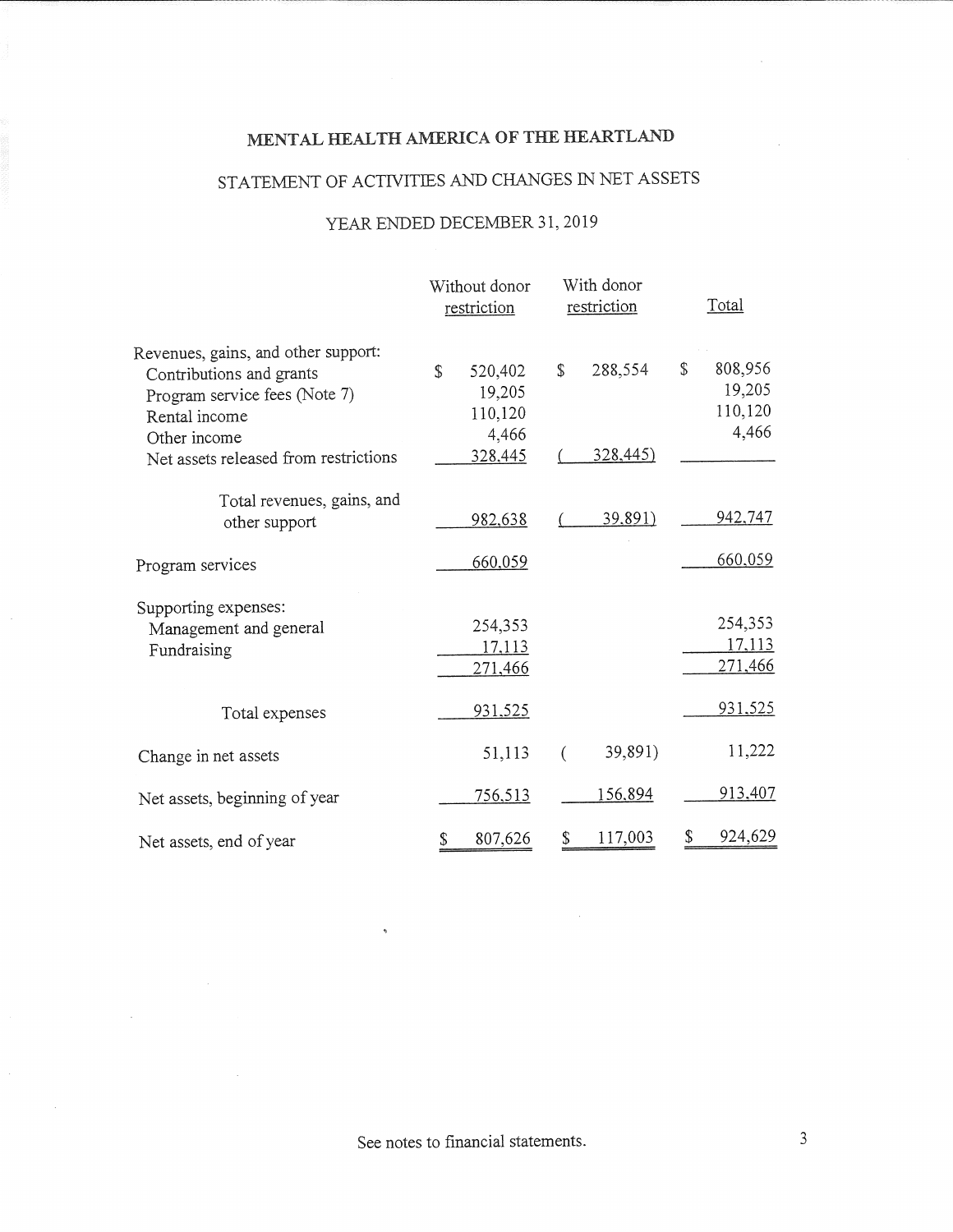## STATEMENT OF ACTIVITIES AND CHANGES IN NET ASSETS

## YEAR ENDED DECEMBER 31, 2018

|                                                                                                                                                                            | Without donor<br>restriction                         | With donor<br>restriction | Total                                     |
|----------------------------------------------------------------------------------------------------------------------------------------------------------------------------|------------------------------------------------------|---------------------------|-------------------------------------------|
| Revenues, gains, and other support:<br>Contributions and grants<br>Program service fees (Note 7)<br>Rental income<br>Other income<br>Net assets released from restrictions | \$<br>533,834<br>29,071<br>109,076<br>577<br>127,596 | \$<br>185,426<br>127,596) | \$<br>719,260<br>29,071<br>109,076<br>577 |
| Total revenues, gains, and<br>other support                                                                                                                                | 800,154                                              | 57,830                    | 857,984                                   |
| Program services                                                                                                                                                           | 571,462                                              |                           | 571,462                                   |
| Supporting expenses:<br>Management and general<br>Fundraising                                                                                                              | 215,425<br>15,208<br>230,633                         |                           | 215,425<br>15,208<br>230,633              |
| Total expenses                                                                                                                                                             | 802,095                                              |                           | 802,095                                   |
| Change in net assets                                                                                                                                                       | 1,941)                                               | 57,830                    | 55,889                                    |
| Net assets, beginning of year                                                                                                                                              | 758,454                                              | 99,064                    | 857,518                                   |
| Net assets, end of year                                                                                                                                                    | \$<br>756,513                                        | \$<br>156,894             | \$<br>913,407                             |

See notes to financial statements.

4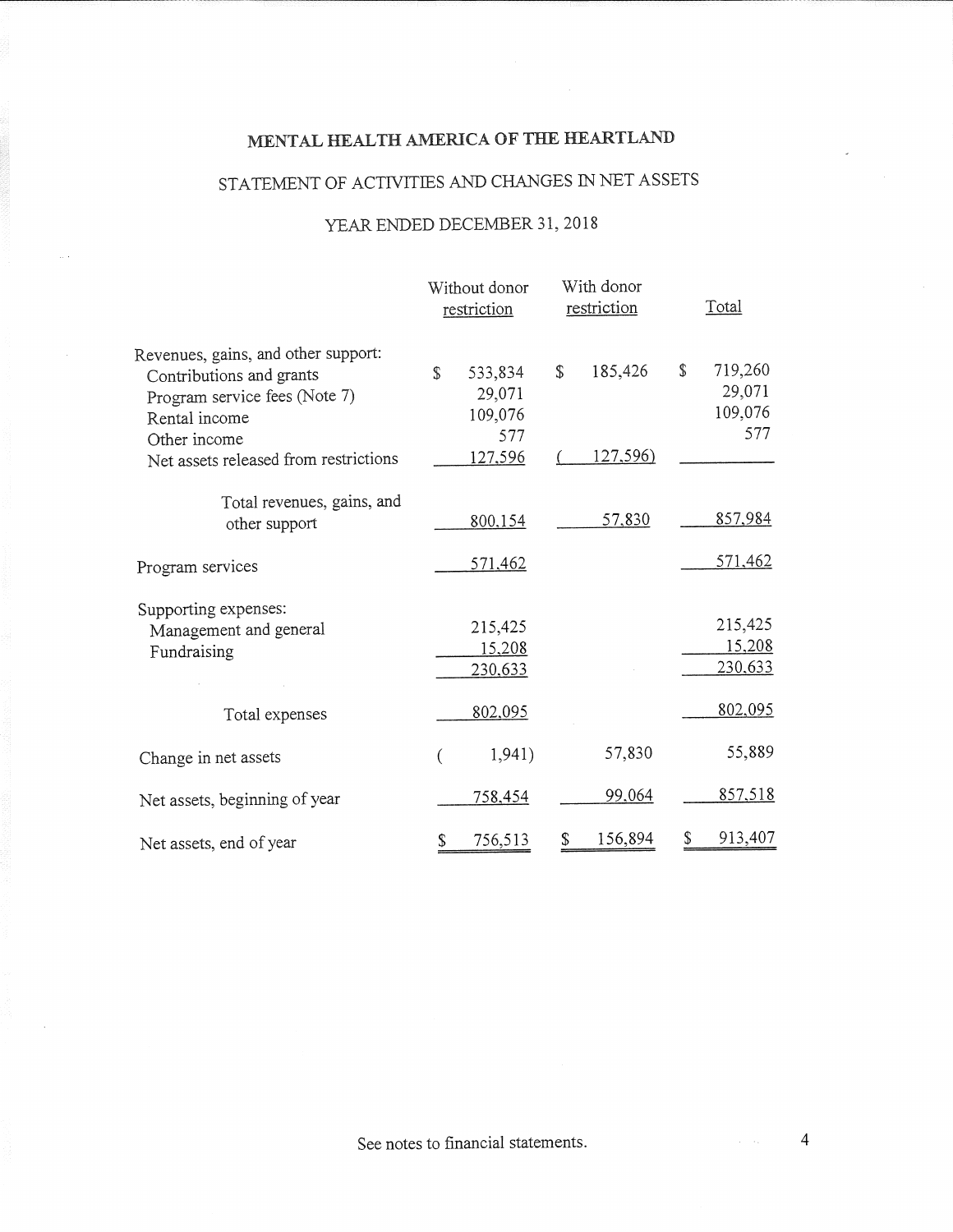#### STATEMENT OF FUNCTIONAL EXPENSE

#### YEAR ENDED DECEMBER 31, 2019

|                                    | Advocacy<br>and recovery<br>services | Mental<br>health<br>promotion | Child and<br>youth mental<br>health<br>initative | Heartland<br>housing<br>initiative | Peer<br>support | Total<br>program<br>services | Management<br>and general | Fundraising  | Total             |
|------------------------------------|--------------------------------------|-------------------------------|--------------------------------------------------|------------------------------------|-----------------|------------------------------|---------------------------|--------------|-------------------|
| Compensation                       | 3,790<br>\$                          | 63,792<br>\$                  | \$<br>7,665                                      | \$<br>165,240                      | 52,140<br>\$    | \$292,627                    | \$114,000                 | \$<br>8,243  | \$414,870         |
| Payroll taxes                      | 280                                  | 4,698                         | 583                                              | 11,380                             | 3,705           | 20,646                       | 7,992                     | 611          | 29,249            |
| Employee benefits (Note 6)         | 177<br>4,247                         | 4,990<br>73,480               | 85<br>8,333                                      | 8,447<br>185,067                   | 7,356<br>63,201 | 21,055<br>334,328            | 15,697<br>137,689         | 390<br>9,244 | 37,142<br>481,261 |
| Bad debt expense                   |                                      |                               |                                                  |                                    |                 |                              | 12,832                    |              | 12,832            |
| Building maintenance and repairs   |                                      |                               |                                                  | 26,430                             |                 | 26,430                       | 10,485                    |              | 36,915            |
| Client assistance                  |                                      |                               |                                                  | 92,164                             |                 | 92,164                       |                           |              | 92,164            |
| Contractors                        |                                      | 2,365                         |                                                  | 12,470                             | 2,320           | 17,155                       | 13,908                    | 4,100        | 35,163            |
| Depreciation (Note 3)              | 95                                   | 3,574                         | 1,068                                            | 44,086                             | 7,301           | 56,124                       |                           |              | 56,124            |
| Dues and subscriptions             | 1,050                                | 127                           | 128                                              | 1,100                              |                 | 2,405                        | 3,432                     | 3,549        | 9,386             |
| Food and refreshment               | 23                                   | 43                            |                                                  | 581                                | 78              | 725                          | 1,625                     |              | 2,350             |
| Insurance                          |                                      |                               |                                                  | 21,687                             |                 | 21,687                       | 14,153                    |              | 35,840            |
| Interest (Note 5)                  |                                      | 14                            |                                                  |                                    |                 | 14                           | 8,241                     |              | 8,255             |
| Miscellaneous                      | 3                                    | 122                           | 64                                               | 8,232                              | 114             | 8,535                        | 7,230                     |              | 15,765            |
| Office equipment rent              |                                      |                               |                                                  |                                    |                 |                              |                           |              |                   |
| and maintenance                    |                                      |                               |                                                  | 250                                |                 | 250                          | 12,005                    |              | 12,255            |
| Office supplies                    |                                      | 1,373                         |                                                  | 1,119                              |                 | 2,492                        | 2,762                     |              | 5,254             |
| Other program expenses             | 1,117                                | 15,268                        | 122                                              | 6,267                              | 2,276           | 25,050                       | 461                       |              | 25,511            |
| Postage and printing               |                                      | 90                            | 229                                              | 98                                 | 301             | 718                          | 1,230                     | 197          | 2,145             |
| Professional fees                  | 53                                   | 1,970                         | 589                                              | 5,404                              | 4,025           | 12,041                       | 5,527                     |              | 17,568            |
| Telephone                          | 300                                  |                               |                                                  | 2,621                              | 600             | 3,521                        | 11,230                    |              | 14,751            |
| Travel and transportation expenses | 401                                  | 12,721                        | 557                                              | 5,724                              | 34              | 19,437                       | 735                       | 23           | 20,195            |
| Utilities                          |                                      |                               |                                                  | 36,983                             |                 | 36,983                       | 10,808                    |              | 47,791            |
|                                    | \$<br>7,289                          | 111,147<br>\$                 | 11,090<br>\$                                     | 450,283<br>\$                      | 80,250          | \$660,059                    | \$254,353                 | \$17,113     | \$931,525         |

See notes to financial statements. 5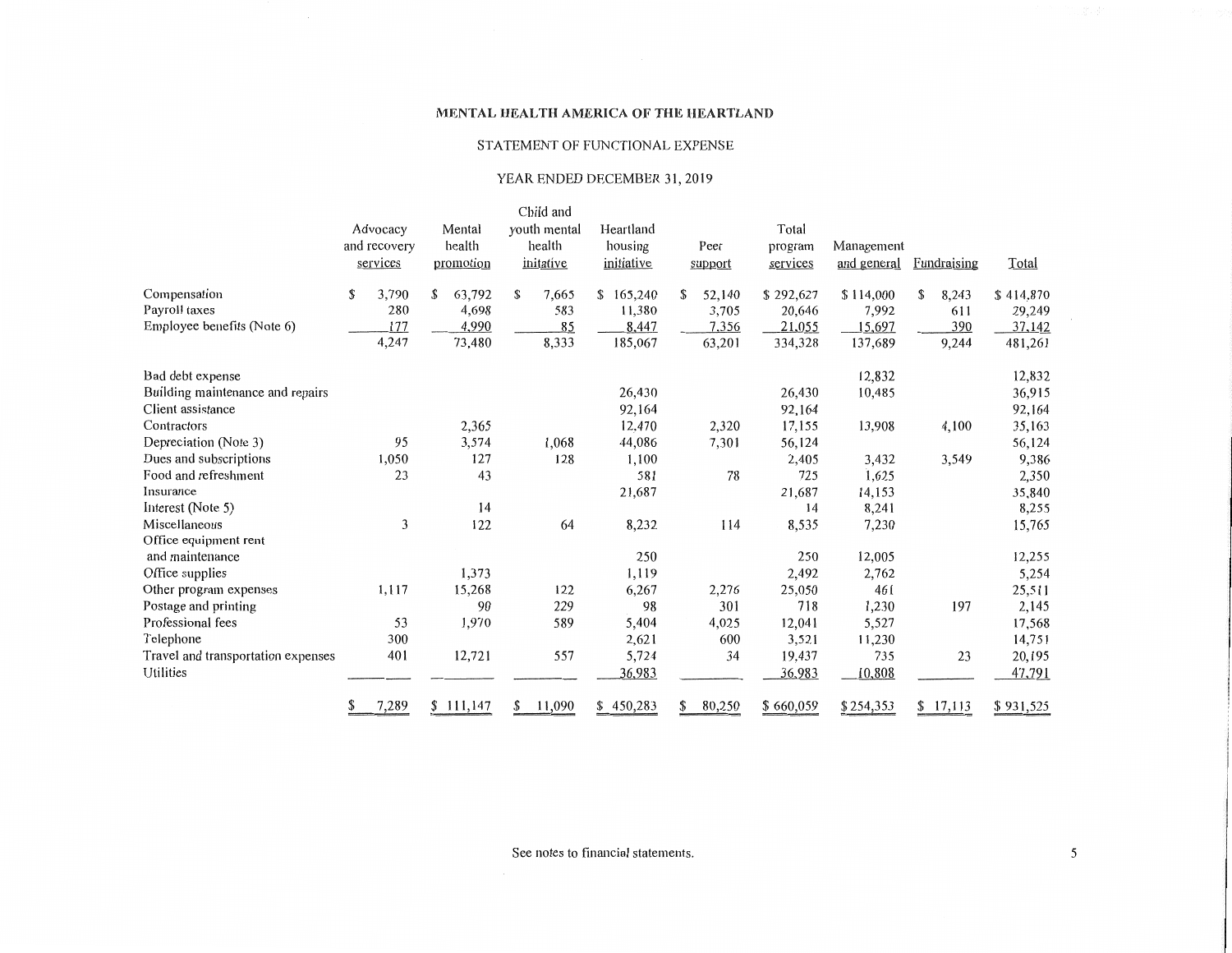$\mathcal{L}^{\pm}$ 

 $\cdot$ 

#### STATEMENT OF FUNCTIONAL EXPENSE

### YEAR ENDED DECEMBER 31, 2018

|                                       |              |              | Child and    |            |           |             |             |           |
|---------------------------------------|--------------|--------------|--------------|------------|-----------|-------------|-------------|-----------|
|                                       | Advocacy     | Mental       | youth mental | Heartland  | Total     |             |             |           |
|                                       | and recovery | health       | health       | housing    | program   | Management  |             |           |
|                                       | services     | promotion    | initative    | initiative | services  | and general | Fundraising | Total     |
| Compensation                          | \$<br>43,454 | \$55,445     | \$11,706     | \$156,148  | \$266,753 | \$110,559   | \$<br>9,257 | \$386,569 |
| Payroll taxes                         | 3,440        | 4,389        | 927          | 12,360     | 21,116    | 8,750       | 733         | 30,599    |
| Employee benefits (Note 6)            | 3,060        | 3,293        | 66           | 8,620      | 15,039    | 18,670      | 322         | 34,031    |
|                                       | 49,954       | 63,127       | 12,699       | 177,128    | 302,908   | 137,979     | 10,312      | 451,199   |
| Bad debt expense                      |              |              |              |            |           | 1,780       |             | 1,780     |
| Building maintenance and repairs      |              |              |              | 12,241     | 12,241    | 6,289       |             | 18,530    |
| Client assistance                     |              |              |              | 74,723     | 74,723    |             |             | 74,723    |
| Contractors                           | 8,580        |              |              | 9,907      | 18,487    | 8,447       | 105         | 27,039    |
| Depreciation (Note 3)                 | 4,882        | 2,901        | 422          | 44,253     | 52,458    | 4,401       |             | 56,859    |
| Dues and subscriptions                | 550          | 400          |              | 1,100      | 2,050     | 1,588       | 1,838       | 5,476     |
| Food and refreshment                  |              |              |              | 44         | 44        | 973         |             | 1,017     |
| Insurance                             |              |              |              | 20,644     | 20,644    | 3,464       |             | 24,108    |
| Interest (Note 5)                     |              |              |              |            |           | 8,236       |             | 8,236     |
| Miscellaneous                         | 496          | 350          | 351          | 8,161      | 9,358     | 3,316       | 793         | 13,467    |
| Office equipment rent and maintenance |              | 67           |              |            | 67        | 9,553       |             | 9,620     |
| Office supplies                       |              | 1,458        |              | 484        | 1,942     | 1,673       |             | 3,615     |
| Other program expenses                | 340          | 3,126        | 108          | 7,081      | 10,655    |             |             | 10,655    |
| Postage and printing                  | 452          | 936          | 10           | 65         | 1,463     | 1,205       | 745         | 3,413     |
| Professional fees                     | 4,280        | 1,148        | 865          | 4,939      | 11,232    | 1,720       | 1,279       | 14,231    |
| Telephone                             | 525          |              |              | 2,660      | 3,185     | 11,263      |             | 14,448    |
| Travel and transportation expenses    | 216          | 6,224        | 392          | 4,502      | 11,334    | 1,011       | 136         | 12,481    |
| Utilities                             |              |              |              | 38,671     | 38,671    | 12,527      |             | 51,198    |
|                                       | \$<br>70,275 | 79,737<br>\$ | 14,847<br>\$ | \$406,603  | \$571,462 | \$215,425   | \$15,208    | \$802,095 |

See notes to financial statements. 6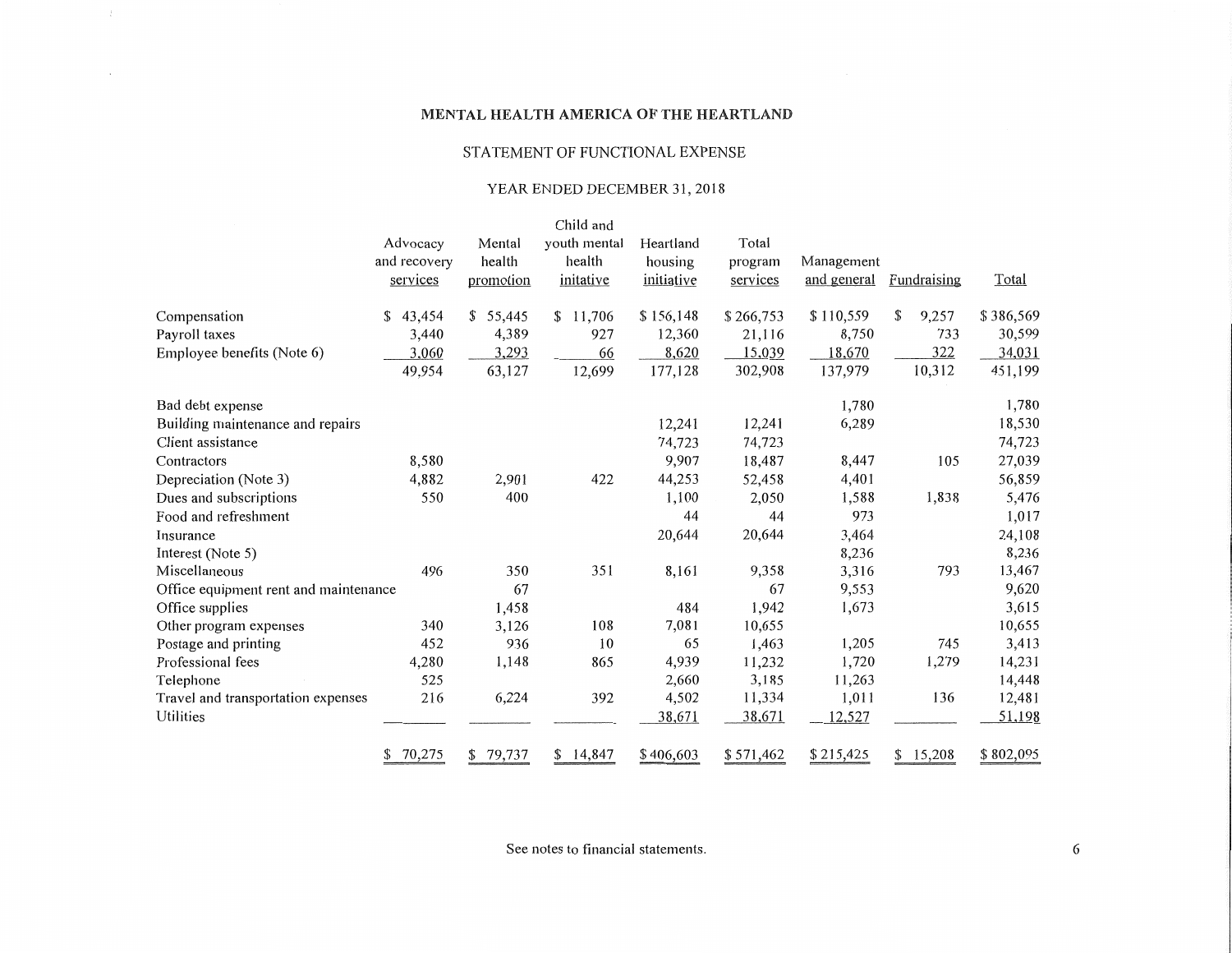## STATEMENTS OF CASH FLOWS

## YEARS ENDED DECEMBER 31, 2019 AND 2018

|                                                            | 2019          | 2018         |  |
|------------------------------------------------------------|---------------|--------------|--|
| Cash flows from operating activities:                      |               |              |  |
| Change in net assets                                       | \$<br>11,222  | \$<br>55,889 |  |
| Adjustments to reconcile change in net assets to           |               |              |  |
| net cash provided by operating activities:                 |               |              |  |
| Bad debt expense                                           | 12,832        | 1,780        |  |
| Depreciation                                               | 56,124        | 56,859       |  |
| Changes in assets and liabilities:                         |               |              |  |
| Accounts and contributions receivable                      | 37,433        | 55,326)      |  |
| Accounts payable                                           | 5,837         | 2,417        |  |
| Accrued expenses                                           | 14,298        | 6,644)       |  |
| Security deposits                                          | 4,272)        | 1,600        |  |
| Net cash provided by operating activities                  | 121,800       | 51,741       |  |
| Cash flows from investing activities, purchase of property |               |              |  |
| and equipment                                              | 16,499)       | 14,778)      |  |
| Cash flows from financing activities:                      |               |              |  |
| Proceeds from note payable                                 |               | 15,000       |  |
| Payments on note payable                                   | 12,633)       | 11,237)      |  |
| Net cash provided (used) by financing activities           | 12,633)       | 3,763        |  |
| Net change in cash                                         | 80,035        | 44,489       |  |
| Cash and restricted cash, beginning of year                | 276,713       | 235,987      |  |
| Cash and restricted cash, end of year                      | \$<br>356,748 | 280,476      |  |
| Supplemental cash flow information:                        |               |              |  |
| Interest paid                                              | \$<br>8,255   | \$<br>8,236  |  |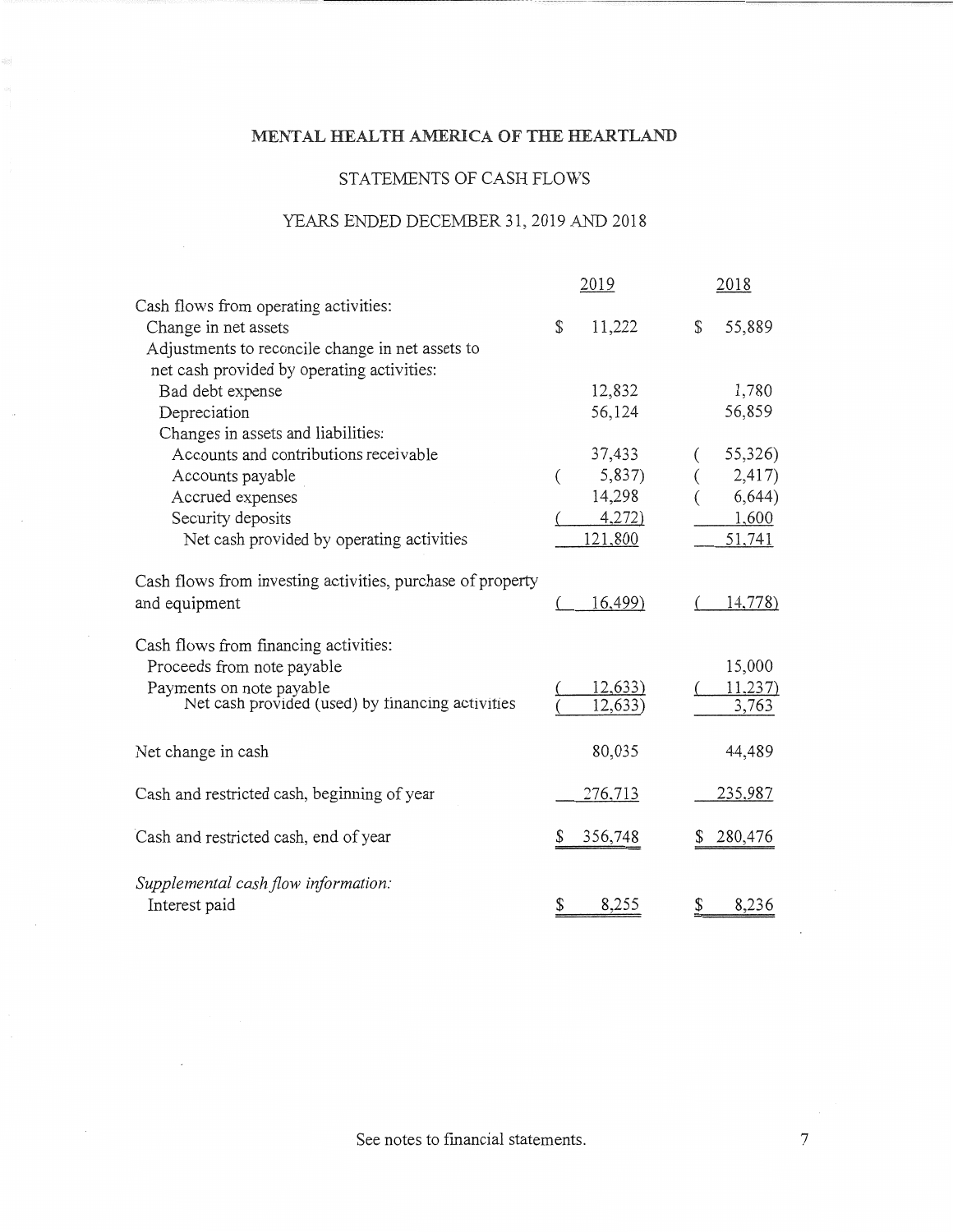#### NOTES TO FINANCIAL STATEMENTS

#### YEARS ENDED DECEMBER 31, 2019 AND 2018

#### 1. Organization and summary of significant accounting policies:

#### *Organization and program descriptions:*

Mental Health America of the Heartland (the Organization) is headquartered in Kansas City, Kansas, and serves the greater Kansas City metropolitan area in both Missouri and Kansas. Most of the Organization's programs are performed in seven counties in Missouri and Kansas. The Organization also performs system level advocacy in the state capitals in Topeka, Kansas and Jefferson City, Missouri. The Organization is dedicated to promoting the mental health of the community and improving the quality of life for persons with mental illness through advocacy, education and support.

The Organization is incorporated as a tax exempt organization under Section  $501(c)(3)$  of the Internal Revenue Code and classified as a public charity. The Organization is supported primarily through contributions and grants.

Following are the primary programs performed by the Organization:

*Advocacy and Recove1y Services* - The program promotes the integration of persons with mental illness into the community by providing peer and professional support services, advocacy, linkage and intervention, particularly in the areas of housing, employment and overall wellness to ensure full receipt of and benefit from traditional psychiatric and social services. This program includes a consumer-run warm line, individual case advocacy, legislative advocacy, systemic advocacy, wellness and support advocacy.

*Mental Health Promotion* - The program promotes the mental health of the community by increasing awareness and decreasing stigma. This program includes information and referral services, a self-help and support group directory, workshops and seminars and a speaker's bureau.

*Child and Youth Mental Health Initiative* - The program works to increase knowledge of mental health issues and symptoms in children and youth and to increase understanding of the importance and effectiveness of early treatment. This program includes teen suicide prevention workshops and community workshops for parents, teachers and youth service professionals.

*Heartland Housing Initiative* – The program increases access to permanent, safe, decent and affordable housing by providing housing options for individuals and families who are disabled and/or have special needs. This program includes housing and on-site support services.

#### *Basis of accounting:*

The accompanying financial statements have been prepared on the accrual basis of accounting. All financial transactions have been recorded in and reported by the following net asset groups: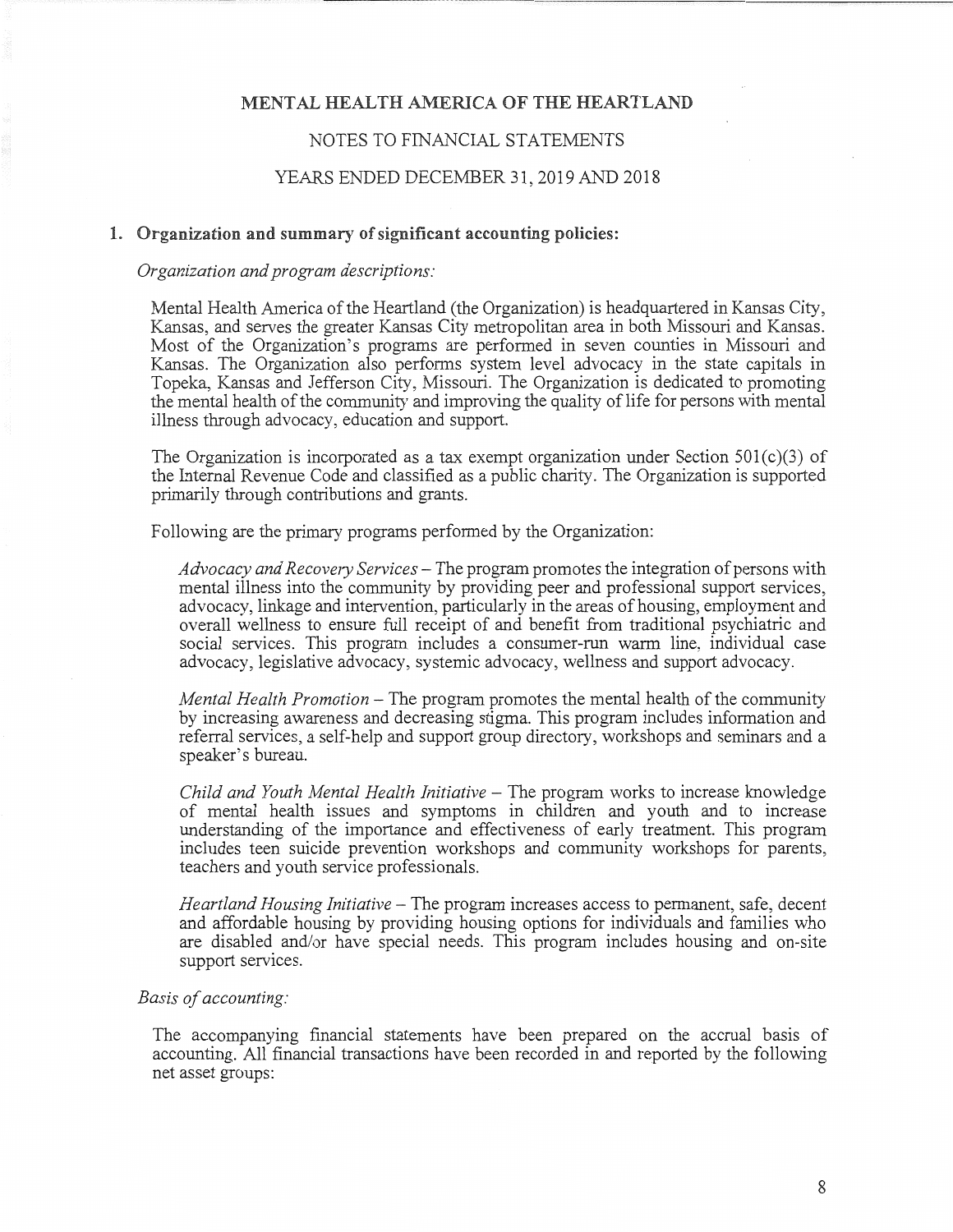#### NOTES TO FINANCIAL STATEMENTS (CONTINUED)

#### YEARS ENDED DECEMBER 31, 2019 AND 2018

#### 1. Organization and summary of significant accounting policies (continued):

#### *Basis of accounting (continued):*

Net assets without donor restrictions represent resources over which the Board of Directors has discretionary control and are used to carry out operations of the Organization in accordance with its bylaws.

Net assets with donor restriction represent resources available for use currently or in the future, but expendable only for purposes specified by the donor or within a donordesignated time period. When a donor restriction expires, that is, when a stipulated time restriction ends or purpose restriction is accomplished, net assets with donor restriction are reclassified to net assets without donor restriction and reported in the statement of activities as net assets released from restrictions.

#### *Cash:*

Under a grant agreement with the Department of Housing and Urban Development (HUD), the Organization is required to maintain a separate operating account for the grant funds received and a separate account for the deposits being held on the rental units. The total amounts related to HUD funds were \$148,586 and \$122,590 as of December 31, 2019 and 2018, respectively.

#### *Accounts receivables and allowance for doubtful accounts:*

The Organization carries its accounts receivable at their face amounts less an allowance for doubtful accounts. On a regular basis, the Organization evaluates its accounts receivable and establishes the allowance for doubtful accounts based on a combination of specific client circumstances, as well as credit conditions and history of write-offs and collections. Accounts receivable are considered past due if payments have not been received within sixty days subsequent to the agreed upon payment date and the client is not responding to Organization communications.

#### *Contribution receivables:*

Contribution receivables consist of unconditional gifts and grants expected to be collected within one year are reported at their net realizable value. Unconditional gifts and grants expected to be collected in future years are determined using the discounted present value of estimated future cash flows technique. The resulting discount is amortized using the straightline method and is reported as contribution revenue.

Conditional gifts and grants depending on the occurrence of a specified future and uncertain event to bind the potential donor are recognized as assets and revenue when the conditions are substantially met and the gift becomes unconditional.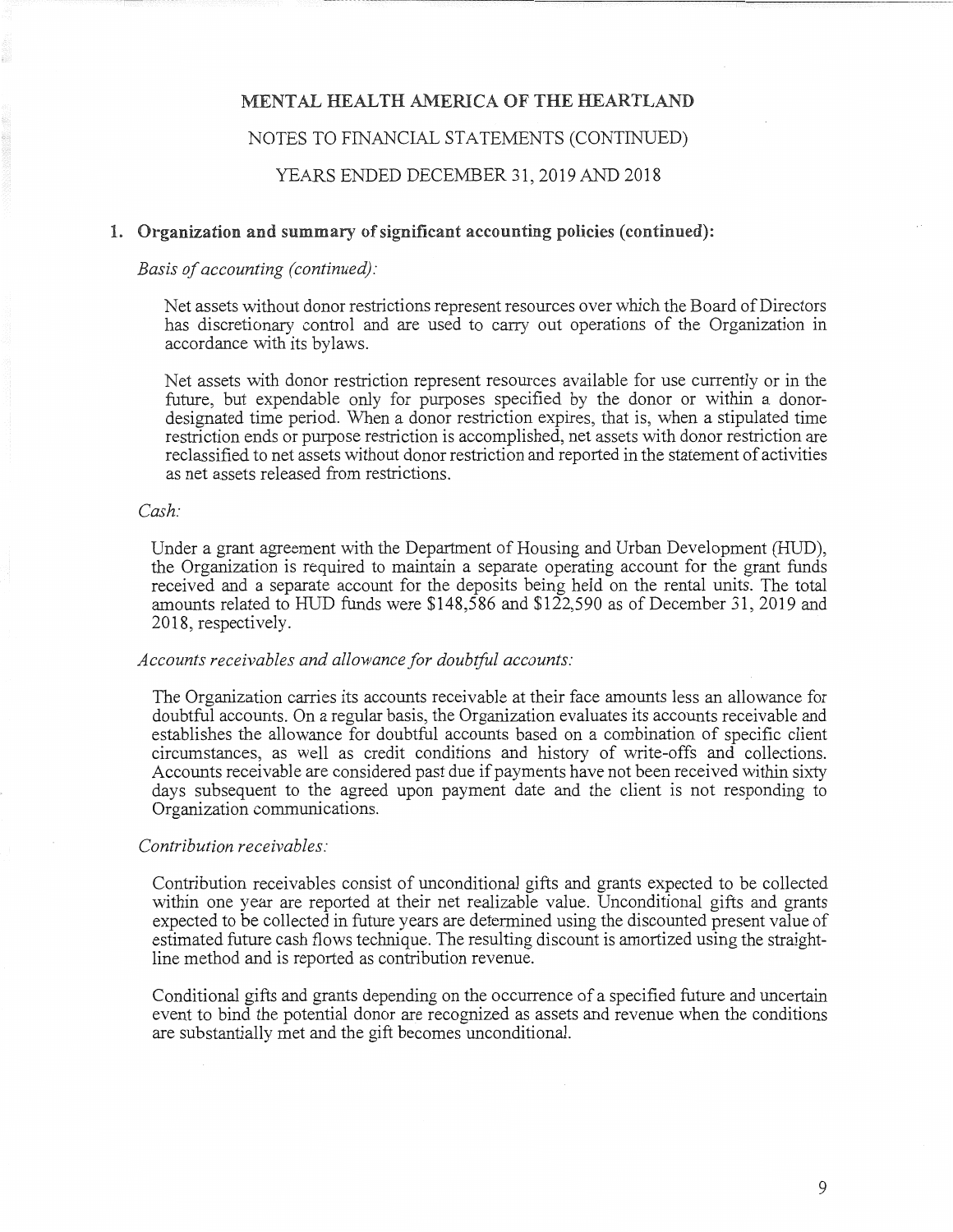#### NOTES TO FINANCIAL STATEMENTS (CONTINUED)

#### YEARS ENDED DECEMBER 31, 2019 AND 2018

#### 1. Organization and summary of significant accounting policies ( continued):

#### *Contribution receivables (continued):*

A contribution receivable is considered past due if payments have not been received within sixty days subsequent to the promised donation date and the donor is no longer responding to inquiries. Contribution receivables are written off when they are deemed uncollectible. The allowance for uncollectible gifts and grants is estimated based on a review of outstanding gifts, collection information and existing economic conditions.

#### *Property and equipment and depreciation and amortization:*

Property and equipment are stated at cost (fair market value if donated) less accumulated depreciation. The Organization capitalizes purchase of greater than \$1,000 that have a useful life in excess of one year. Depreciation is computed using the straight-line method over the estimated useful lives of the assets.

#### *Concentrations:*

Financial instruments which potentially subject the Organization to significant concentrations of credit risk consist principally of cash deposits. The Organization maintains cash with financial institutions, where accounts up to \$250,000 are insured by the Federal Deposit Insurance Corporation.

A majority of contributions are from individuals, corporate and charitable entities in the Greater Kansas City area. The Organization received HUD grants representing 31 % and 30% of its revenues in 2019 and 2018, respectively. Four donors/grantors accounted for 78% and one donor accounted for 14% of total revenues for the years ended December 31, 2019 and 2018, respectively.

#### *Contributed services:*

Contributions of services are recognized as revenue at their estimated fair value only when the services received create or enhance nonfinancial assets or require specialized skills possessed by the individuals providing the service and the service would typically need to be purchased if not donated.

A number of individuals contribute their services to the Organization as volunteers who assist in staffing fundraising events, helping with programs, and assisting in other day-to-day operations. The value of this contributed time is not reflected in these financial statements since it did not enhance non-financial assets or require specialized skills.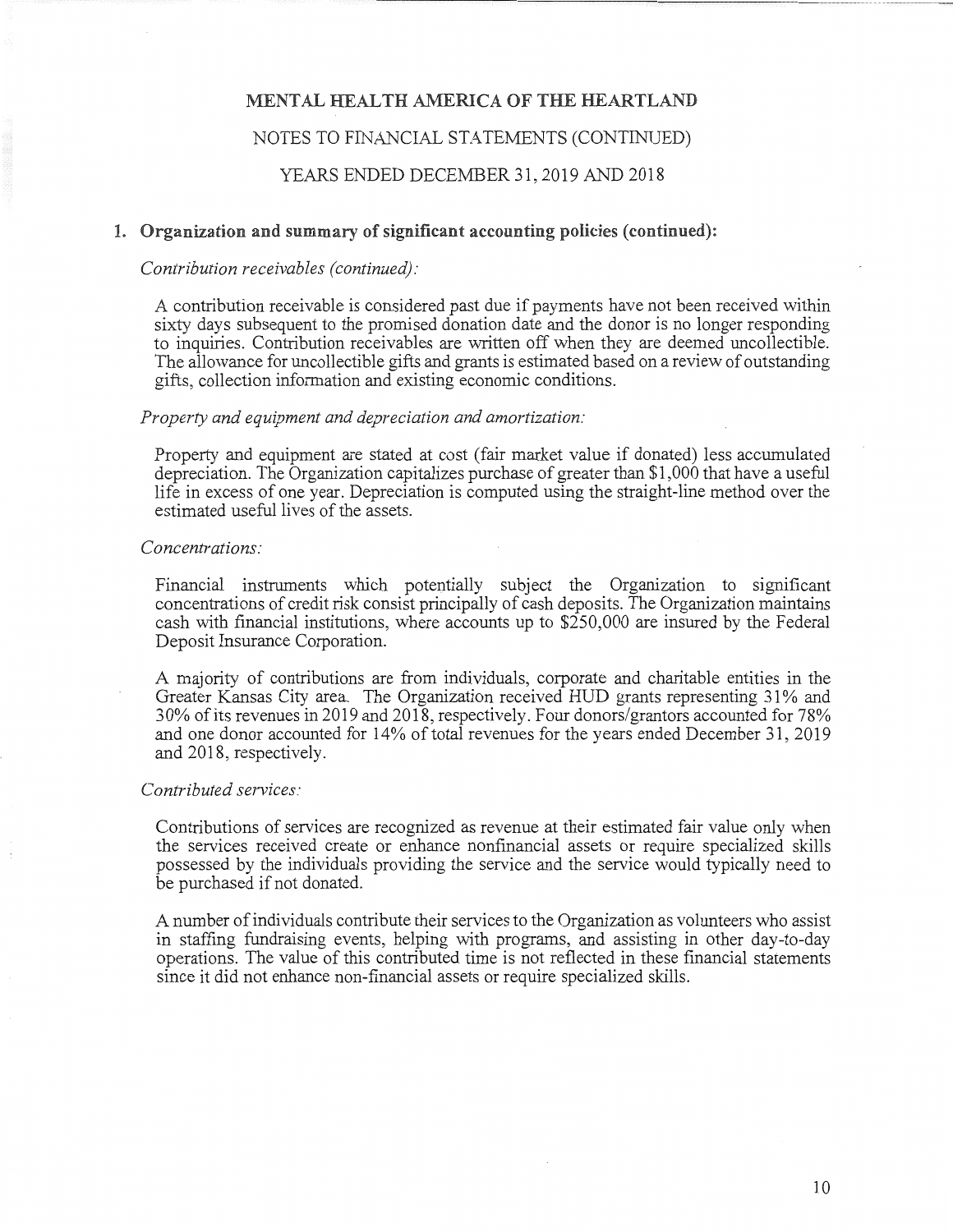## NOTES TO FINANCIAL STATEMENTS (CONTINUED)

#### YEARS ENDED DECEMBER 31, 2019 AND 2018

#### 1. Organization and summary of significant accounting policies (continued):

#### *Functional allocation of expenses:*

The costs of providing the various programs and other activities have been summarized on a functional basis in the statement of activities and changes in net assets. Expenses that can be identified with a specific program or support service are allocated directly according to their natural expenditure classification. Other expenses that are common to several functions are allocated based on management's estimate of resources devoted to the program or support service.

#### *Income taxes:*

The Organization is exempt from income tax under Section  $501(c)(3)$  of the Internal Revenue Code.

The Organization follows accounting principles generally accepted in the United States of America related to uncertain tax positions. The Organization's accounting policy is to provide liabilities for uncertain income tax provisions when a liability is probable and estimable. Management is not aware of any violation of its tax status as an organization exempt from income taxes. The Organization is no longer subject to audits by the IRS for years prior to 2016.

#### *Use of estimates:*

The preparation of financial statements in conformity with accounting principles generally accepted in the United States of America requires management to make estimates and assumptions that affect the reported amounts of assets and liabilities and disclosure of contingent assets and liabilities at the date of the financial statements, and the reported amounts of revenues and expenses. Actual results could differ from those estimates.

#### *Reclassifications:*

Certain amounts in the prior-year financial statements have been reclassified for comparative purposes to conform with the presentation in the current-year financial statements.

#### *Recent accounting pronouncement:*

On January 1, 2019, the Organization adopted ASU 2014-09 *Revenue from Contracts with Customers and all subsequent amendments to the ASU* (collectively, "ASC 606"), which (i) creates a single framework for recognizing revenue from contracts with customers that fall within its scope and (ii) revises when it is appropriate to recognize a gain (loss) from the transfer of nonfinancial assets. Program and rental revenues fall within the scope of ASC 606 and are recognized as revenue as the Organization satisfies its obligations. The Organization adopted the provisions of ASC 606 under a retrospective basis and there was no effect on net assets in connection with the Organization's implementation.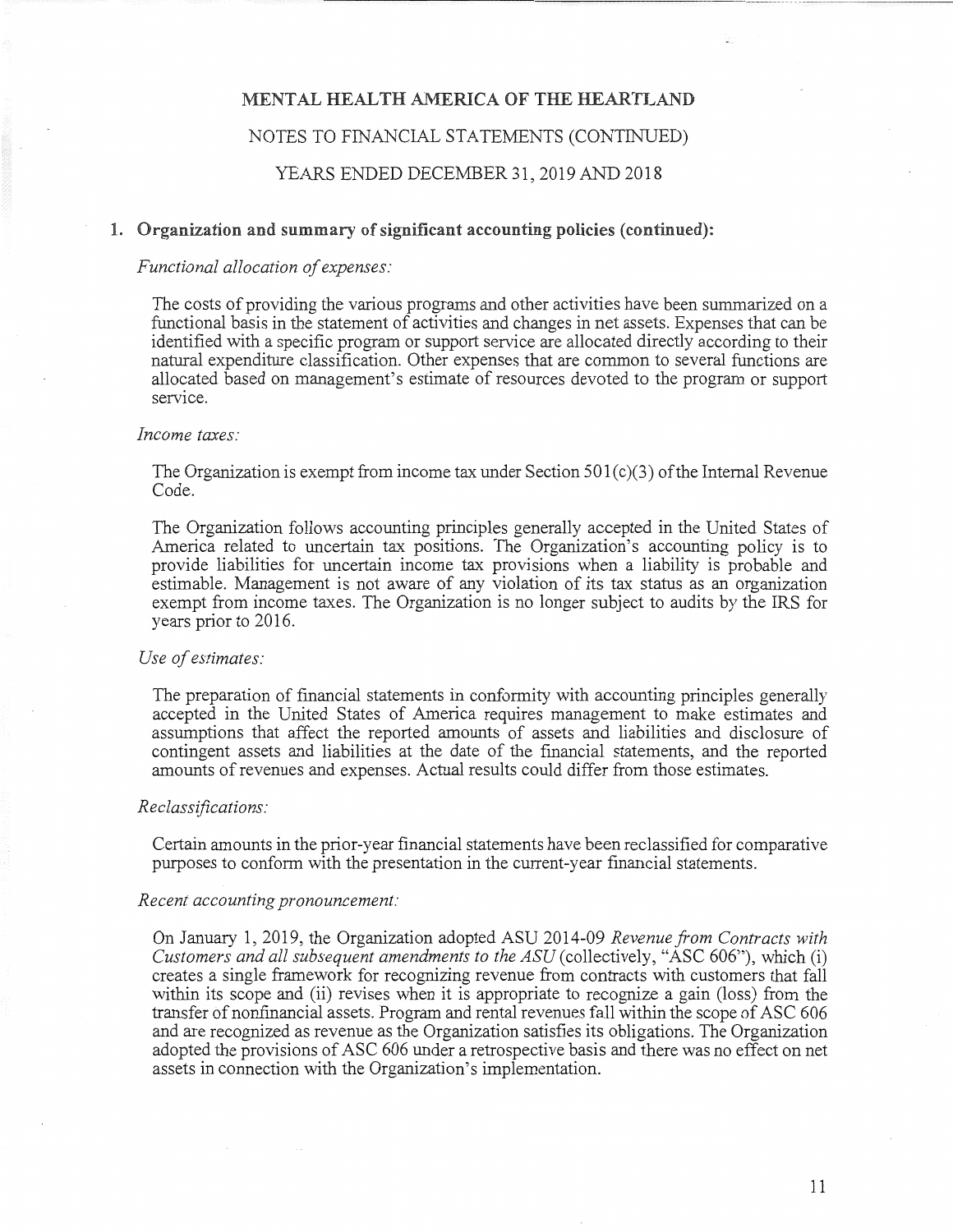#### NOTES TO FINANCIAL STATEMENTS (CONTINUED)

#### YEARS ENDED DECEMBER 31, 2019 AND 2018

#### 1. Organization and summary of significant accounting policies ( continued):

#### *Recent accounting pronouncement (continued):*

On January 1, 2019, the Organization adopted ASU 2018-08, *Clarifying the Scope and the Accounting Guidance for Contributions Received and Contributions Made,* which clarifies the accounting guidance for contributions received and made, including guidance to help an entity evaluate whether transactions should be accounted for as contributions (nonreciprocal transactions) or as exchange (reciprocal) transactions and determine whether a contribution is conditional. The Organization adopted the provisions of ASU 2018-08 under a retrospective basis and there was no effect on net assets in connection with the Organization's implementation.

#### *Subsequent events:*

Subsequent events have been evaluated through financial statements were available to be issued. , 2020, which is the date the

#### 2. Contribution receivables:

Receivables comprise the following:

|                                                                                   | 2019                        | 2018                              |
|-----------------------------------------------------------------------------------|-----------------------------|-----------------------------------|
| Grants and contracts receivable<br>Pledges receivable                             | \$40,194<br>7,300<br>47,494 | 74,735<br>S.<br>25.635<br>100,370 |
| Allowance for uncollectible pledges<br>Current portion of contribution receivable | 1,500)<br>40.994            | 3,280<br>71,455)                  |
| Non-current portion of contribution receivable                                    | 5.000                       | 25,635                            |

As of December 31, 2019, pledges receivable are scheduled for collection as follows:

| Year ending<br>December 31, | Amount            |
|-----------------------------|-------------------|
| 2020<br>2021                | \$42,494<br>5.000 |
|                             |                   |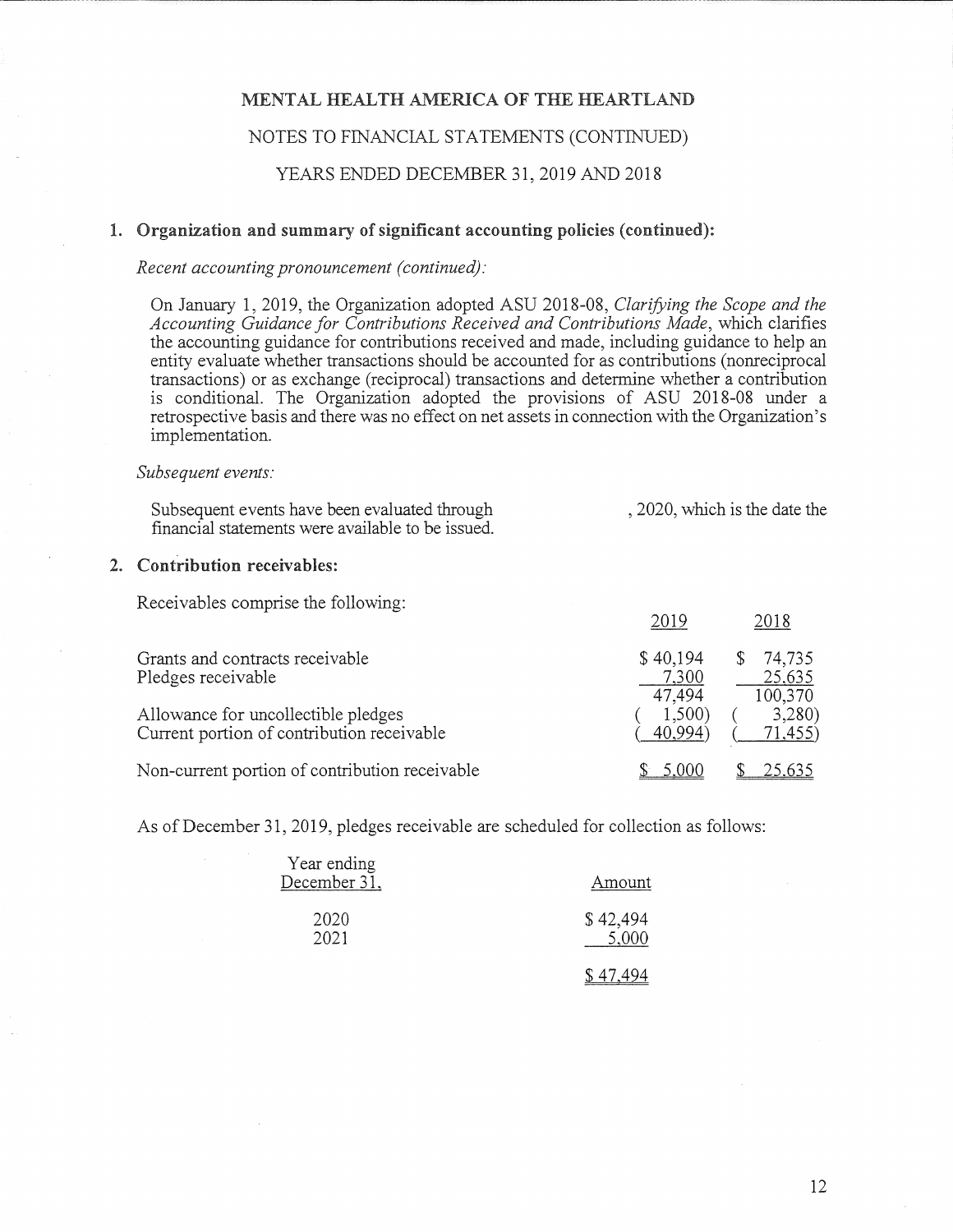### NOTES TO FINANCIAL STATEMENTS (CONTINUED)

### YEARS ENDED DECEMBER 31, 2019 AND 2018

#### 3. Property and equipment:

|                                           | 2019       | 2018       |
|-------------------------------------------|------------|------------|
| Land                                      | 70,674     | 70,674     |
| Buildings                                 | 1,221,114  | 1,221,114  |
| Building improvements                     | 703,312    | 687,812    |
| Office equipment, furniture and computers | 135,171    | 134,172    |
|                                           | 2,130,271  | 2,113,772  |
| Accumulated depreciation                  | 1,411,467) | 1,355,343) |
|                                           | 718,804    | 758,429    |

Depreciation expense for the years ended December 31, 2019 and 2018 was \$56,124 and \$56,859, respectively.

#### 4. Net assets with donor restrictions:

Net assets with donor restrictions are designated for the following:

|                                                                                                                                                                                                                                              | 2019                   | 2018                |
|----------------------------------------------------------------------------------------------------------------------------------------------------------------------------------------------------------------------------------------------|------------------------|---------------------|
| Wellness and Support Peer Advocacy Program<br>Housing assistance                                                                                                                                                                             | 82,003<br>\$<br>35,000 | \$121,894<br>35,000 |
|                                                                                                                                                                                                                                              | 117,003                | 156,894             |
| 5. Note payable:                                                                                                                                                                                                                             | 2019                   | 2018                |
| Bank note payable, monthly installments of \$1,571,<br>including interest at 4.875%, maturing on June 3,<br>2020 when all remaining principal and interest is<br>due, collateralized by real estate, balance was paid in<br>full during 2020 | \$156,618              | \$169,251           |
| Less current portion                                                                                                                                                                                                                         | 156,618                | 3,763               |
|                                                                                                                                                                                                                                              |                        | 65.488              |

All interest has been expensed.

#### **6. Retirement plan:**

The Organization sponsors a 403(b) retirement plan under which eligible employees may contribute a portion of their salary on a pre-tax basis, subject to certain Internal Revenue Code limits. The plan covers employees who meet the eligibility requirements stated in the plan document. The Organization's elective contribution to the Plan was \$0 and \$7,170 for the years ended December 31, 2019 and 2018, respectively. Retirement plan administration expenses were \$5,701 and \$6,185 for the years ended December 31, 2019 and 2018, respectively, and are included with employee benefits on the statements of functional expenses.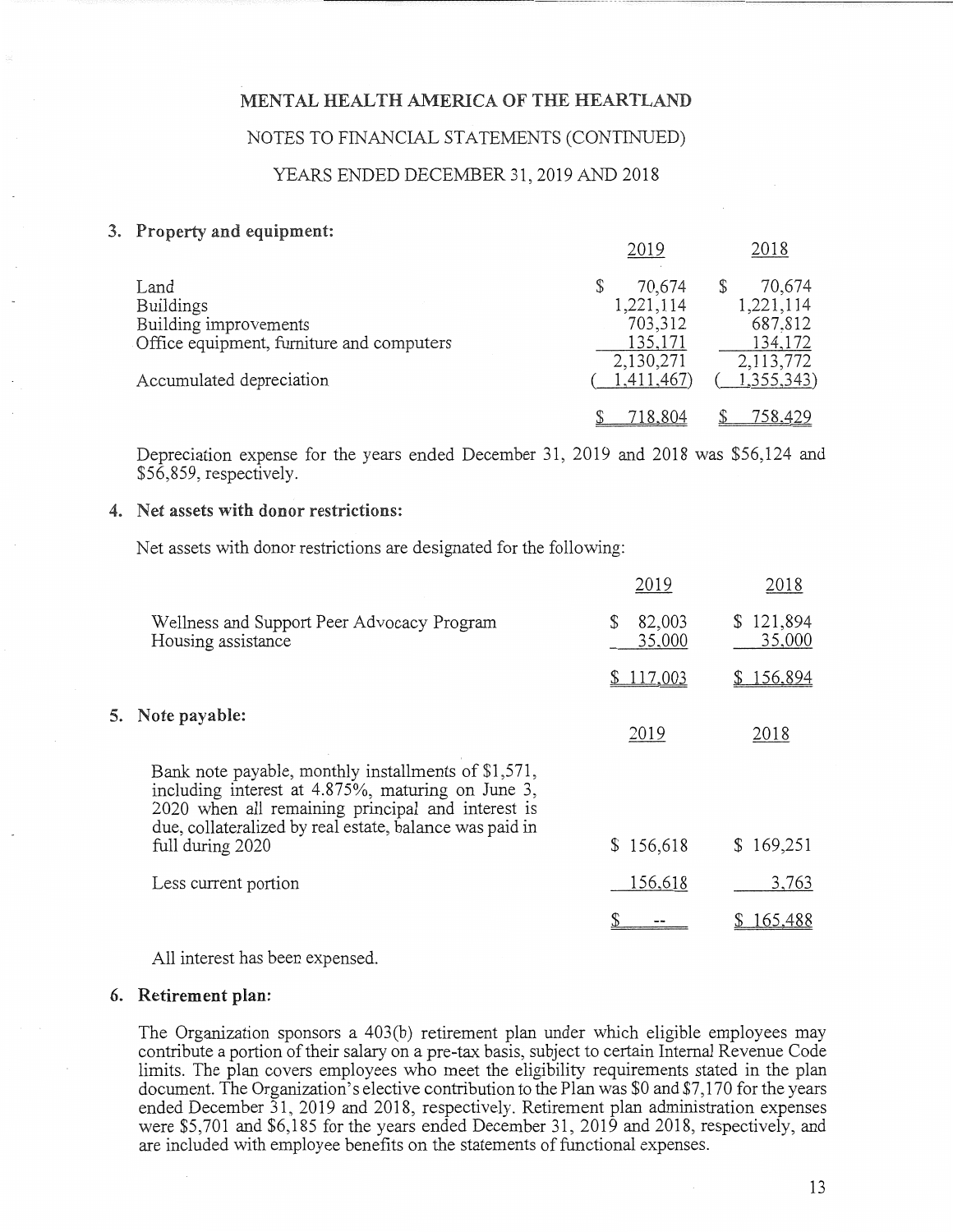#### NOTES TO FINANCIAL STATEMENTS (CONTINUED)

#### YEARS ENDED DECEMBER 31, 2019 AND 2018

#### 7. Related party transactions:

J.

The Organization is the sponsor and management agent for Kan-Do Apartments, Inc. (Kan-Do), which consists of two eight-unit apartment buildings in Kansas City, Kansas for chronically mentally ill persons. They were constructed using funds provided under Section 811 of the National Affordable Housing Act and are regulated by the U.S. Department of Housing and Urban Development (HUD) regarding rental charges and operating methods.

The Organization received management and accounting fees of \$6,951 and \$13,902 from Kan-Do for 2019 and 2018, respectively, which amounts are included in program service revenues.

Capsule audited financial statements of Kan-Do as of December 31, 2019 and 2018 are as follows:

|                                 | 2019                    | 2018                    |
|---------------------------------|-------------------------|-------------------------|
| Total assets                    | \$348,169               | \$369,506               |
| Total liabilities<br>Net assets | 20,248<br>S<br>327,921  | 13,114<br>\$<br>356,392 |
|                                 | \$348,169               | \$369,506               |
| Total revenue<br>Total expenses | 83,578<br>\$<br>112,049 | 81,194<br>\$<br>114,228 |
| Operating loss                  | 28,471)                 | 33,034)                 |

#### 8. Liquidity and availability of resources:

The Organization's financial assets available within one year of December 31, 2019 for general expenditures are as follows:

| Cash, without donor restriction       | \$220,795       |
|---------------------------------------|-----------------|
| Receivables due within one year       | 44,231          |
| Accounts payable and accrued expenses | 46,379)         |
| Current portion of note payable       | 156,618)        |
| Net assets with donor restriction     | (117,003)       |
| Shortfall                             | $(S \t 54.974)$ |